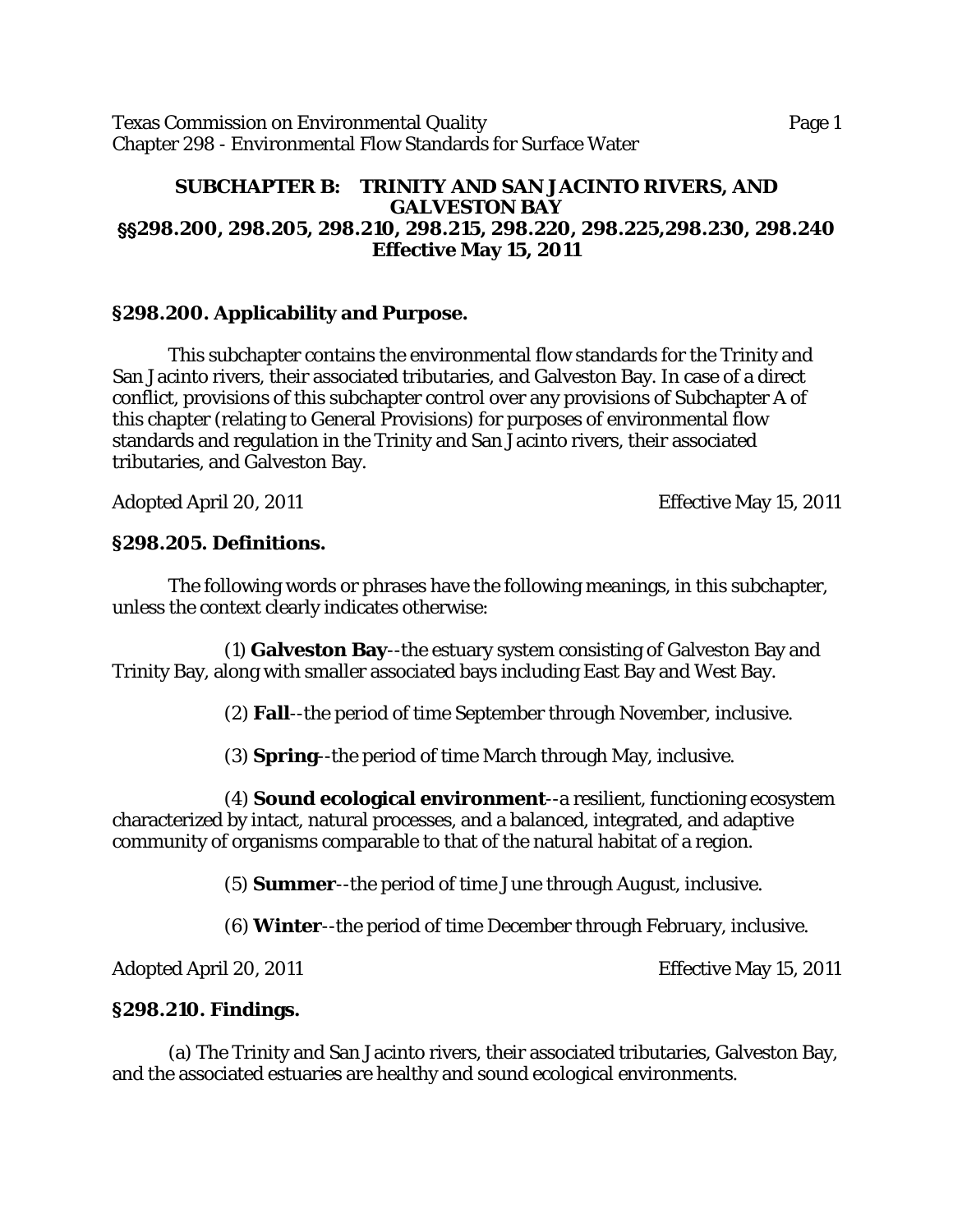Texas Commission on Environmental Quality Page 2 Chapter 298 - Environmental Flow Standards for Surface Water

(b) The commission finds that these sound ecological environments can best be maintained by a set of flow standards that implement a schedule of flow quantities that contain subsistence flow, base flow, and one level of high flow pulses at defined measurement points. Minimum flow levels for these components will vary by season and by year since the amount of precipitation and, therefore, whether a system is in subsistence or base flow conditions, will vary from year to year and within a year from season to season, and the number of pulses protected will also vary with the amount of precipitation.

Adopted April 20, 2011 **Effective May 15, 2011** 

#### **§298.215. Set-Asides and Standards Priority Date.**

The priority date for the environmental flow standards and set-asides established by this subchapter is December 1, 2009. The priority date for the environmental flow standards will be used in the water availability determination for a new appropriation or for an amendment to an existing water right that increases the amount of water authorized to be stored, taken, or diverted and has no other purpose.

Adopted April 20, 2011 **Effective May 15, 2011** 

### **§298.220. Schedule of Flow Quantities.**

(a) The environmental flow standards adopted by this subchapter constitute a schedule of flow quantities made up of subsistence flow, base flow, and one level of high flow pulses. Environmental flow standards are established at six separate measurement locations in §298.225 of this title (relating to Environmental Flow Standards ).

(b) Subsistence flow. The applicable subsistence flow standard varies depending on the seasons as described in §298.205 of this title (relating to Definitions). For a water right holder to which an environmental flow standard applies, at a measurement point that applies to the water right, the water right holder may not store or divert water unless the flow at the measurement point is above the applicable subsistence flow standard for that point. If the flow at the measurement point is above the subsistence flow standard but below the applicable base flow standard, then the water right holder may divert or store water according to its permit, subject to senior and superior water rights, as long as the flow at the measurement point does not fall below the applicable subsistence flow standard.

(c) Base flow. The applicable base flow standard varies depending on the seasons as described in §298.205 of this title. For a water right holder to which an environmental flow standard applies, at a measurement point that applies to the water right, the water right is subject to a base flow standard. For a water right holder to which an environmental flow standard applies, at a measurement point that applies to the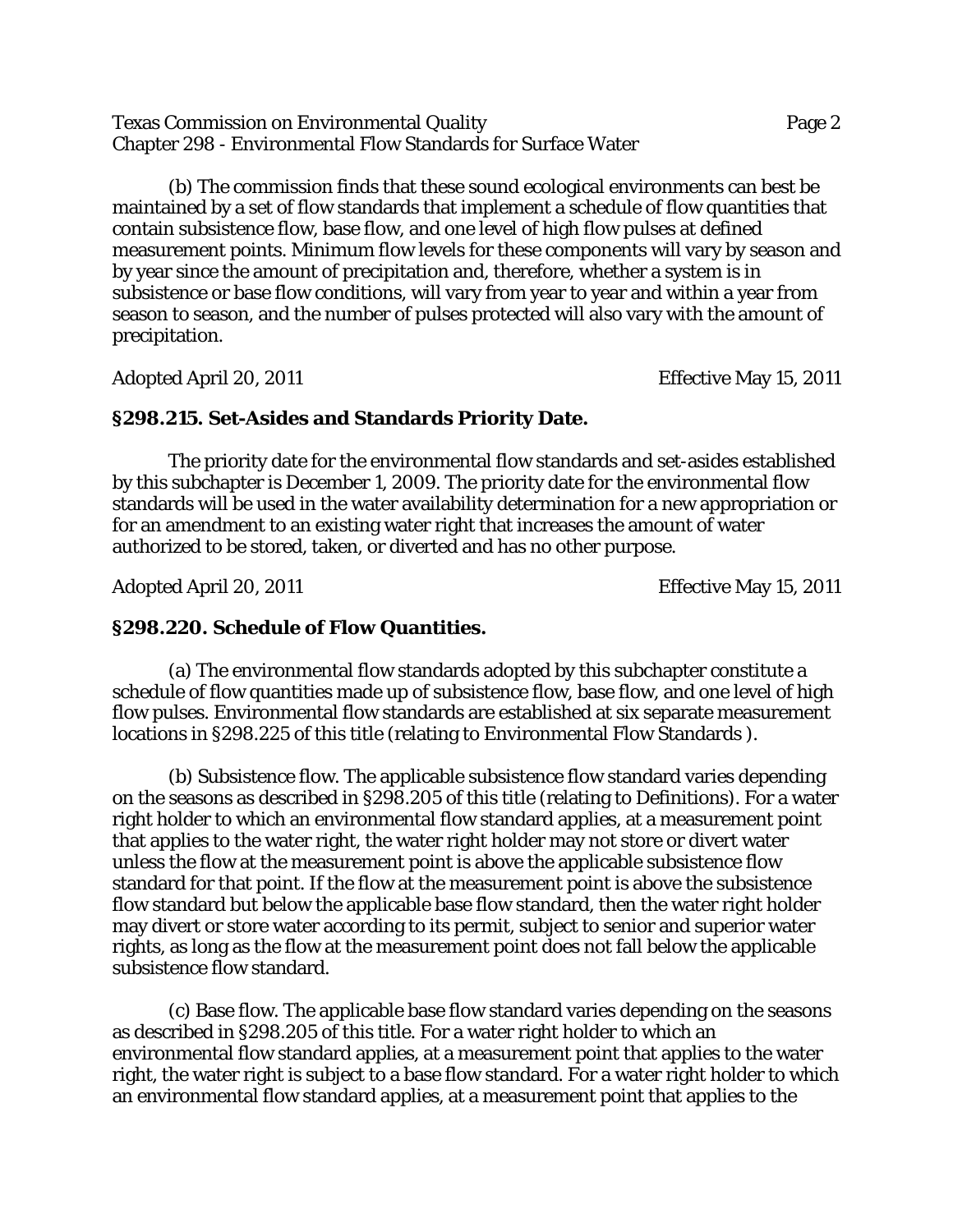Texas Commission on Environmental Quality Page 3 Chapter 298 - Environmental Flow Standards for Surface Water

water right, when the flow at that point is above the applicable base flow standard, and below the applicable high flow pulse trigger level, the water right holder may store or divert water according to its permit, subject to senior and superior water rights, as long as the flow at the measurement point does not fall below the applicable base flow standard.

(d) High flow pulses. High flow pulses are relatively short-duration, high flows within the watercourse that occur during or immediately following a storm event.

(1) Two pulses per season are to be passed (i.e., no storage or diversion by an applicable water right holder) if the flows are above the applicable base flow standard, and if the applicable high flow pulse trigger level is met at the measurement point. The water right holder shall not divert or store water except during times that streamflow at the applicable measurement point exceeds the applicable high flow pulse trigger level and until either the applicable volume amount has passed the measurement point or the applicable duration time has passed since the high flowpulse trigger level occurred.

(2) If the applicable high flow pulse trigger level does not occur in a season, then the water right holder need not stop storing or diverting water to produce a high flow pulse. The water right holder is not required to store water to be released later to produce a high flow pulse.

(3) With the exception of summer and fall, which are treated as a single season for purposes of pulse flow compliance, each season is independent of the preceding and subsequent seasons with respect to high flow pulse frequency.

(e) A water right owner that has stored water in accordance with the terms and conditions of its water right, including any applicable environmental flow requirement in effect at the time the water was stored, may divert, release, or use this water, even if the applicable environmental flow requirement is not met at the time of the subsequent diversion, release, or use of that stored water.

Adopted April 20, 2011 **Effective May 15, 2011** 

#### **§298.225. Environmental Flow Standards.**

(a) A water right application in the Trinity or San Jacinto river basins, , which increases the amount of water authorized to be stored, taken or diverted as described in §298.10 of this title (relating to Applicability), shall not reduce the long-term frequency on either a seasonal or annual basis at which the volumes of freshwater inflows, to Galveston Bay, as described in the figure in this subsection, occur.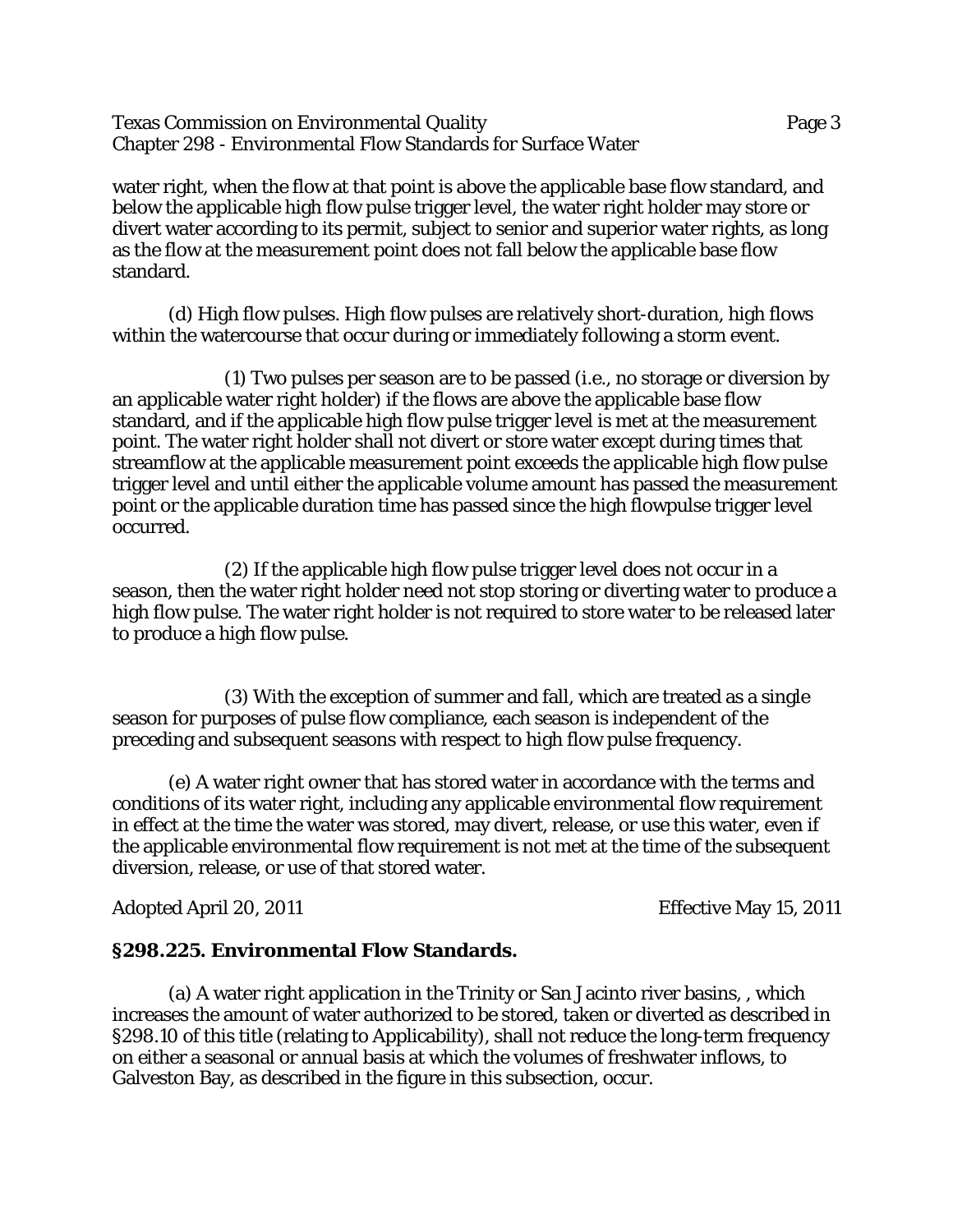| <b>Basin</b>   | Annual<br><b>Inflow</b><br>Quantity<br>(af) | Annual<br><b>Target</b><br>Frequency | <b>Winter</b><br>Inflow<br>Quantity<br>(a f) | <b>Winter</b><br><b>Target</b><br>Frequency | <b>Spring</b><br>Inflow<br>Quantity<br>(af) | <b>Spring</b><br>Target<br>Frequency | <b>Summer</b><br>Inflow<br>Quantity<br>(af) | <b>Summer</b><br><b>Target</b><br>Frequency | <b>Fall</b><br>Inflow<br><b>Quantity</b><br>(af) | Fall<br><b>Target</b><br>Frequency |
|----------------|---------------------------------------------|--------------------------------------|----------------------------------------------|---------------------------------------------|---------------------------------------------|--------------------------------------|---------------------------------------------|---------------------------------------------|--------------------------------------------------|------------------------------------|
|                | 2,816,532                                   | 50%                                  | 500,000                                      | 40%                                         | 1,300,000                                   | 40%                                  | 245,000                                     | 40%                                         | N/A                                              | N/A                                |
| <b>Trinity</b> | 2,245,644                                   | 60%                                  | 250,000                                      | 50%                                         | 750,000                                     | 50%                                  | 180,000                                     | 50%                                         | N/A                                              | N/A                                |
|                | 1,357,133                                   | 75%                                  | 160,000                                      | 60%                                         | 500,000                                     | 60%                                  | 75,000                                      | 60%                                         | N/A                                              | N/A                                |
|                | 1,460,424                                   | 50%                                  | 450,000                                      | 40%                                         | 500,000                                     | 40%                                  | 220,000                                     | 40%                                         | 200,000                                          | 40%                                |
| <b>San</b>     | 1,164,408                                   | 60%                                  | 278,000                                      | 50%                                         | 290,000                                     | 50%                                  | 100,000                                     | 50%                                         | 150,000                                          | 50%                                |
| <b>Jacinto</b> | 703,699                                     | 75%                                  | 123,000                                      | 60%                                         | 155,000                                     | 60%                                  | 75,000                                      | 60%                                         | 90,000                                           | 60%                                |
|                |                                             |                                      |                                              |                                             |                                             |                                      |                                             |                                             |                                                  |                                    |

# Bay and Estuary Freshwater Inflow Standards for the Galveston Bay System

 $af = acre-free$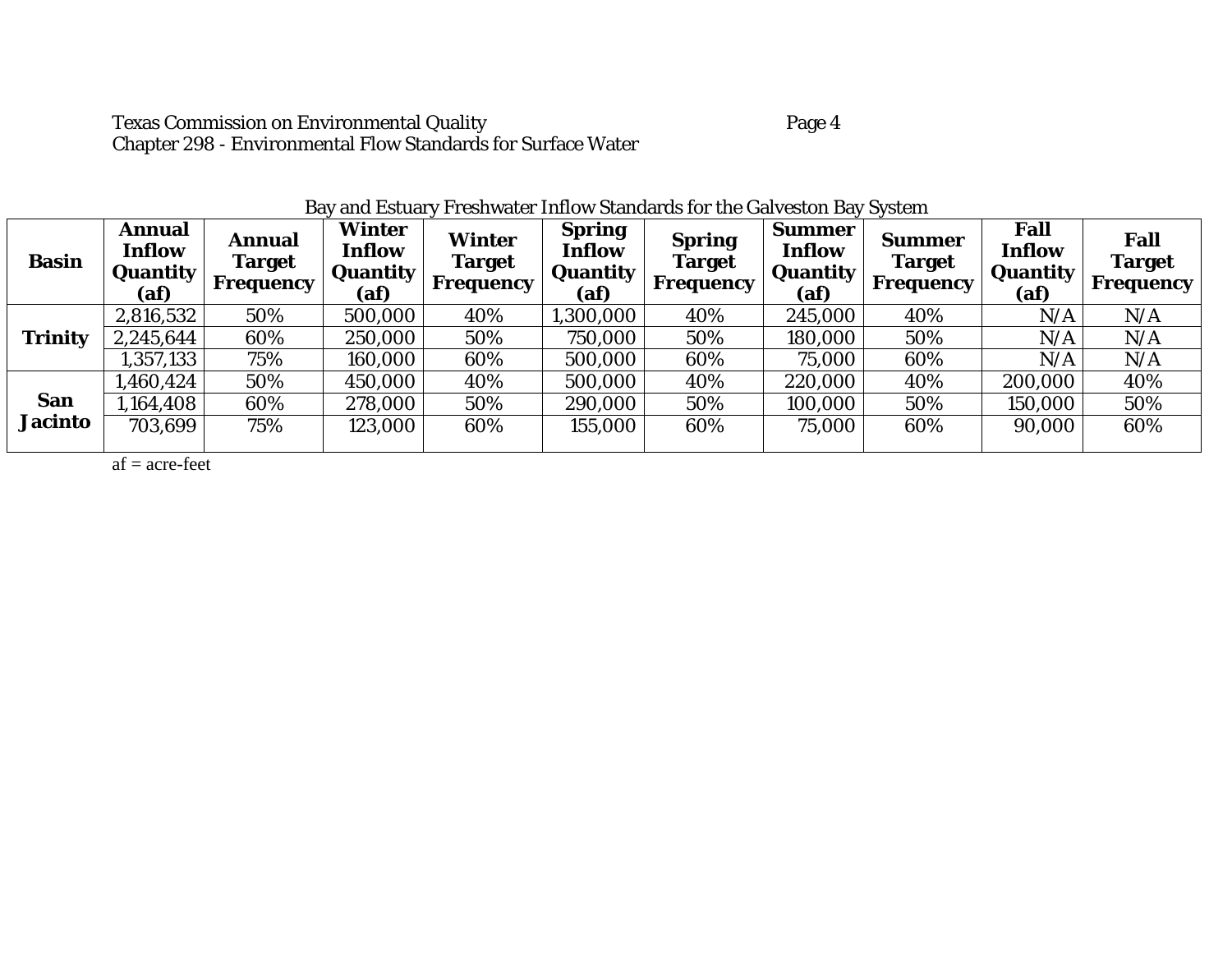Texas Commission on Environmental Quality Page 5 Chapter 298 – Environmental Flow Standards for Surface Water

(b) The freshwater inflow standards are subject to adjustment, in accordance with Texas Water Code, 11.147(e-1). The adjustment for each inflow level is calculated by adding the volumes for all of the seasons in that inflow level for the entire year and multiplying that annual total volume by 12.5% to generate the maximum adjustment amount. The maximum adjustment, including the effect of any previous adjustments, cannot increase the total volume for that inflow level above the sum of the annual total of the original volume requirement for that level plus the 12.5% adjustment.

(c) The following environmental flow standards are established for the following described measurement points:

(1) West Fork Trinity River near Grand Prairie, Texas, generally described as United States Geological Survey (USGS) gage 08049500, and more specifically described as Latitude 32° 45' 45"; Longitude 96° 59' 40".

| <b>Season</b> | <b>Subsistence</b> | <b>Base</b>      | <b>Pulse</b>                         |  |
|---------------|--------------------|------------------|--------------------------------------|--|
| Winter        | $19$ cfs           | $45 \text{ cfs}$ | Trigger: 300 cfs<br>Volume: 3,500 af |  |
|               |                    |                  | Duration: 4 days                     |  |
|               |                    |                  | Trigger: $1,200$ cfs                 |  |
| Spring        | $25 \text{ cfs}$   | $45 \text{ cfs}$ | Volume: 8,000 af                     |  |
|               |                    |                  | Duration: 8 days                     |  |
|               |                    |                  | Trigger: 300 cfs                     |  |
| Summer        | $23 \text{ cfs}$   | $35 \text{ cfs}$ | Volume: 1,800 af                     |  |
|               |                    |                  | Duration: 3 days                     |  |
|               |                    |                  | Trigger: 300 cfs                     |  |
| Fall          | $21 \text{ cfs}$   | $35 \text{ cfs}$ | Volume: 1,800 af                     |  |
|               |                    |                  | Duration: 3 days                     |  |

United States Geological Survey (USGS) Gage 08049500, West Fork Trinity River near Grand Prairie

cfs = cubic feet per second

 $af = acre-free$ 

(2) Trinity River at Dallas, Texas, generally described as USGS gage 08057000, and more specifically described as Latitude 32° 46' 29"; Longitude 96° 49' 18".

United States Geological Survey (USGS) Gage 08057000, Trinity River at Dallas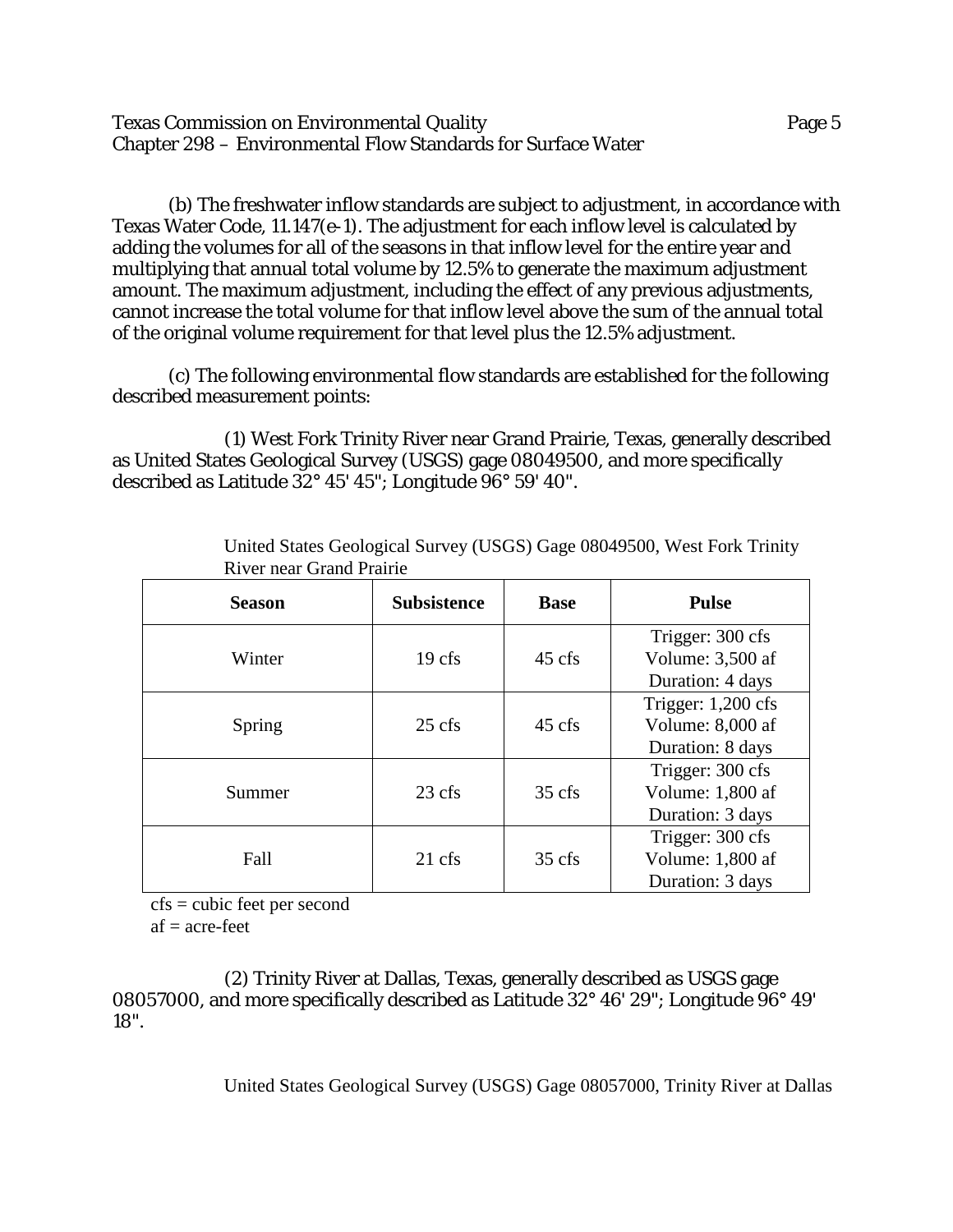### Texas Commission on Environmental Quality **Page 6** Page 6 Chapter 298 – Environmental Flow Standards for Surface Water

| <b>Season</b> | <b>Subsistence</b> | <b>Base</b>      | <b>Pulse</b>                                                  |  |
|---------------|--------------------|------------------|---------------------------------------------------------------|--|
| Winter        | $26 \text{ cfs}$   | $50 \text{ cfs}$ | Trigger: 700 cfs<br>Volume: 3,500 af<br>Duration: 3 days      |  |
| Spring        | $37 \text{ cfs}$   | $70 \text{ cfs}$ | Trigger: $4,000$ cfs<br>Volume: 40,000 af<br>Duration: 9 days |  |
| Summer        | $22 \text{ cfs}$   | $40 \text{ cfs}$ | Trigger: $1,000$ cfs<br>Volume: 8,500 af<br>Duration: 5 days  |  |
| Fall          | $15$ cfs           | $50$ cfs         | Trigger: $1,000$ cfs<br>Volume: 8,500 af<br>Duration: 5 days  |  |

cfs = cubic feet per second

 $af = acre-free$ 

(3) Trinity River near Oakwood, Texas, generally described as USGS gage 08065000, and more specifically described as Latitude 31° 38' 54"; Longitude 95° 47' 21".

| USUS UARE 00005000, THILLY KIVEL HEAL OAKWOOD |                               |                   |                                                                 |  |  |
|-----------------------------------------------|-------------------------------|-------------------|-----------------------------------------------------------------|--|--|
| <b>Season</b>                                 | <b>Subsistence</b>            | <b>Base</b>       | <b>Pulse</b>                                                    |  |  |
| Winter                                        | $120 \text{ cfs}$             | 340 cfs           | Trigger: $3,000$ cfs<br>Volume: 18,000 af<br>Duration: 5 days   |  |  |
| Spring                                        | $160 \text{ cfs}$             | $450 \text{ cfs}$ | Trigger: $7,000$ cfs<br>Volume: 130,000 af<br>Duration: 11 days |  |  |
| Summer                                        | $250$ cfs<br>$75 \text{ cfs}$ |                   | Trigger: $2,500$ cfs<br>Volume: 23,000 af<br>Duration: 5 days   |  |  |
| Fall                                          | $100 \text{ cfs}$             | $260 \text{ cfs}$ | Trigger: $2,500$ cfs<br>Volume: 23,000 af<br>Duration: 5 days   |  |  |

USGS Gage 08065000, Trinity River near Oakwood

cfs = cubic feet per second

 $af = acre-free$ 

(4) Trinity River near Romayor, Texas, generally described as USGS gage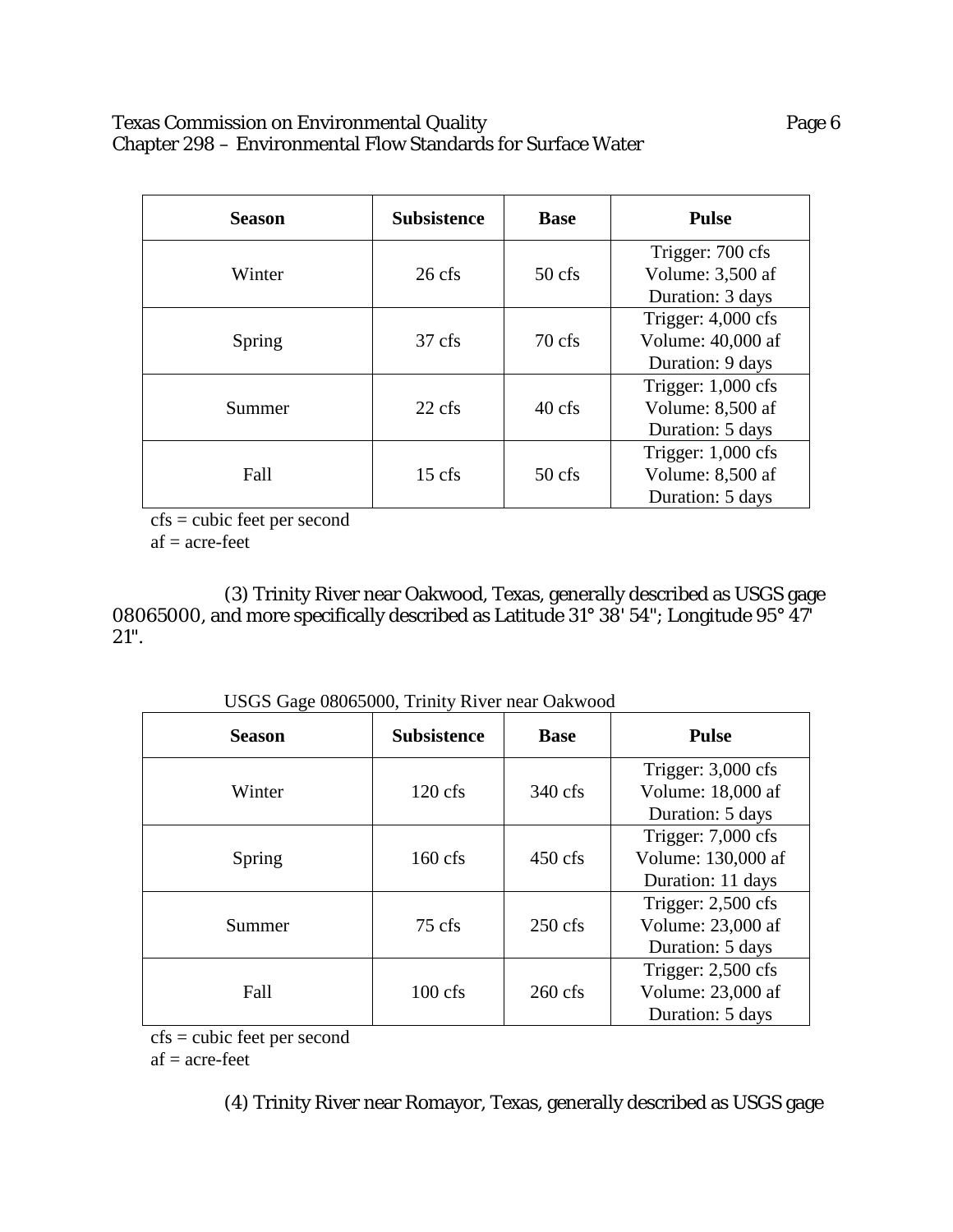### Texas Commission on Environmental Quality **Page 7** Page 7 Chapter 298 – Environmental Flow Standards for Surface Water

08066500, and more specifically described as Latitude 30° 25' 30"; Longitude 94° 51' 02".

| <b>Season</b> | <b>Subsistence</b>           | <b>Base</b>       | <b>Pulse</b>                                                    |  |  |  |
|---------------|------------------------------|-------------------|-----------------------------------------------------------------|--|--|--|
| Winter        | $495 \text{ cfs}$<br>875 cfs |                   | Trigger: $8,000$ cfs<br>Volume: 80,000 af<br>Duration: 7 days   |  |  |  |
| Spring        | $700 \text{ cfs}$            | 1150 cfs          | Trigger: $10,000$ cfs<br>Volume: 150,000 af<br>Duration: 9 days |  |  |  |
| Summer        | $200 \text{ cfs}$            | $575 \text{ cfs}$ | Trigger: $4,000$ cfs<br>Volume: 60,000 af<br>Duration: 5 days   |  |  |  |
| Fall          | $230 \text{ cfs}$            | $625$ cfs         | Trigger: $4,000$ cfs<br>Volume: 60,000 af<br>Duration: 5 days   |  |  |  |

United States Geological Survey Gage 08066500, Trinity River at Romayor

 $\overline{cfs}$  = cubic feet per second

 $af = acre-free$ 

(5) East Fork San Jacinto River near Cleveland, Texas, generally described as USGS gage 08070000, and more specifically described as Latitude 30° 20' 11"; Longitude 95° 06' 14".

**Season Subsistence Base Pulse** Winter 22 cfs 33 cfs Trigger: 400 cfs Volume: 4,500 af Duration: 8 days Spring 18 cfs 31 cfs Trigger: 600 cfs Volume: 5,000 af Duration: 6 days Summer 9 cfs 18 cfs Trigger: 200 cfs Volume: 1,300 af Duration: 4 days

United States Geological Survey Gage 08070000, East Fork San Jacinto River near Cleveland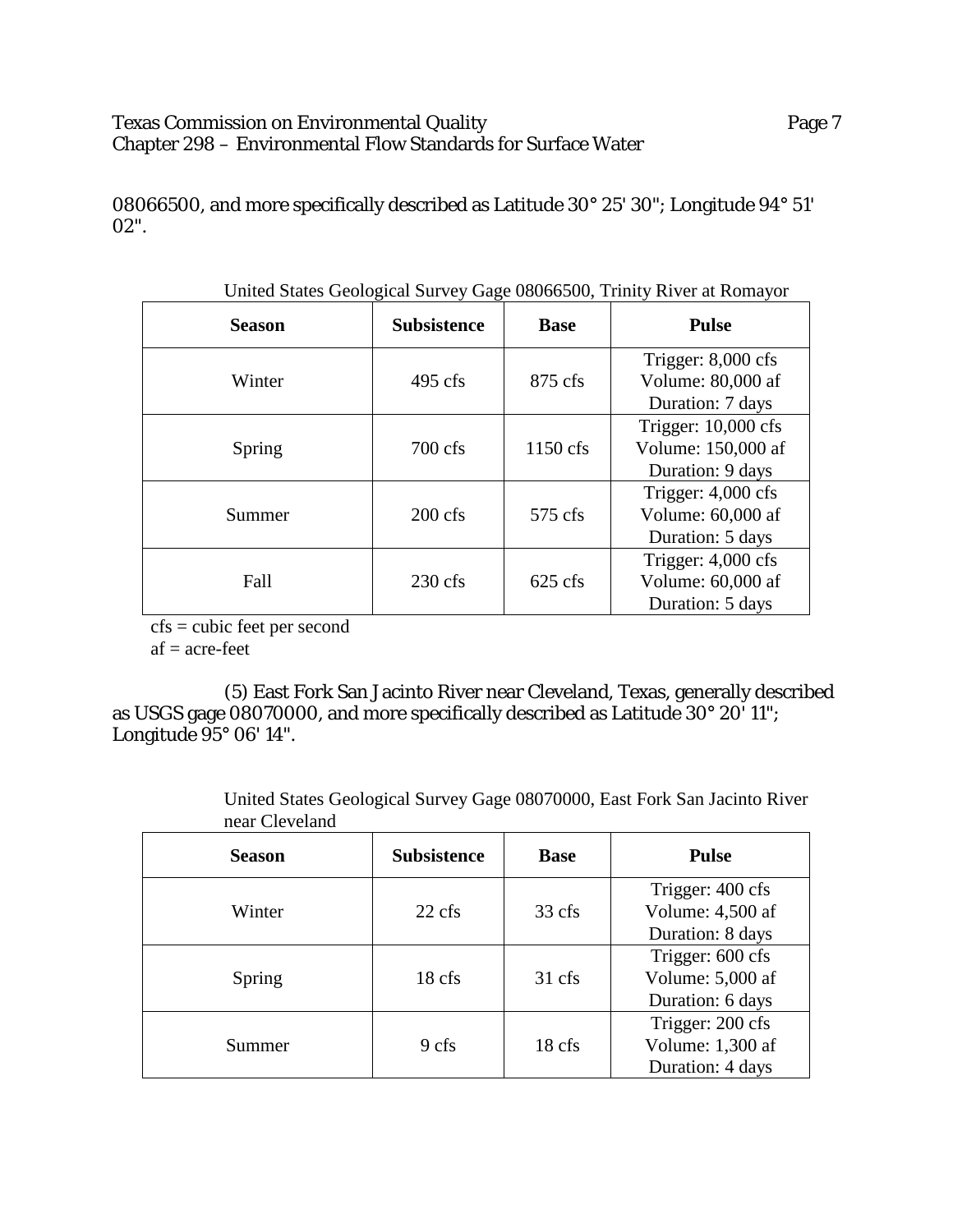### Texas Commission on Environmental Quality Page 8 Chapter 298 – Environmental Flow Standards for Surface Water

| Fall | 9 cfs | 18 cfs | Trigger: 200 cfs<br>Volume: $1,300$ af<br>Duration: 4 days |
|------|-------|--------|------------------------------------------------------------|
|------|-------|--------|------------------------------------------------------------|

cfs = cubic feet per second  $af = acre-free$ 

(6) West Fork San Jacinto River near Conroe, Texas, generally described as USGS gage 08068000, and more specifically described as Latitude 30° 14' 40"; Longitude 95° 27' 25".

> United States Geological Survey Gage 08068000, West Fork San Jacinto River near Conroe

| <b>Season</b> | <b>Subsistence</b> | <b>Base</b>       | <b>Pulse</b>                         |
|---------------|--------------------|-------------------|--------------------------------------|
| Winter        | $23 \text{ cfs}$   | 42 cfs            | Trigger: 400 cfs<br>Volume: 3,500 af |
|               |                    |                   | Duration: 7 days                     |
|               |                    | 52 cfs            | Trigger: $1,100$ cfs                 |
| Spring        | $24 \text{ cfs}$   |                   | Volume: 12,000 af                    |
|               |                    |                   | Duration: 9 days                     |
|               | $10 \text{ cfs}$   | 19 <sub>cfs</sub> | Trigger: 200 cfs                     |
| Summer        |                    |                   | Volume: 1,300 af                     |
|               |                    |                   | Duration: 3 days                     |
|               |                    | $22 \text{ cfs}$  | Trigger: 200 cfs                     |
| Fall          | $10$ cfs           |                   | Volume: 1,300 af                     |
|               |                    |                   | Duration: 3 days                     |

cfs = cubic feet per second

 $af = acre-free$ 

# Adopted April 20, 2011 **Effective May 15, 2011**

# **§298.230. Water Right Permit Conditions.**

(a) For water right permits with an authorization to store or divert more than 10,000 acre-feet per year in the Trinity and San Jacinto River basins, and to which the environmental flow standards apply, that are issued after the effective date of this subchapter, the water right permit or amendment shall contain flow restriction special conditions that are adequate to protect the environmental flow standards of this subchapter.